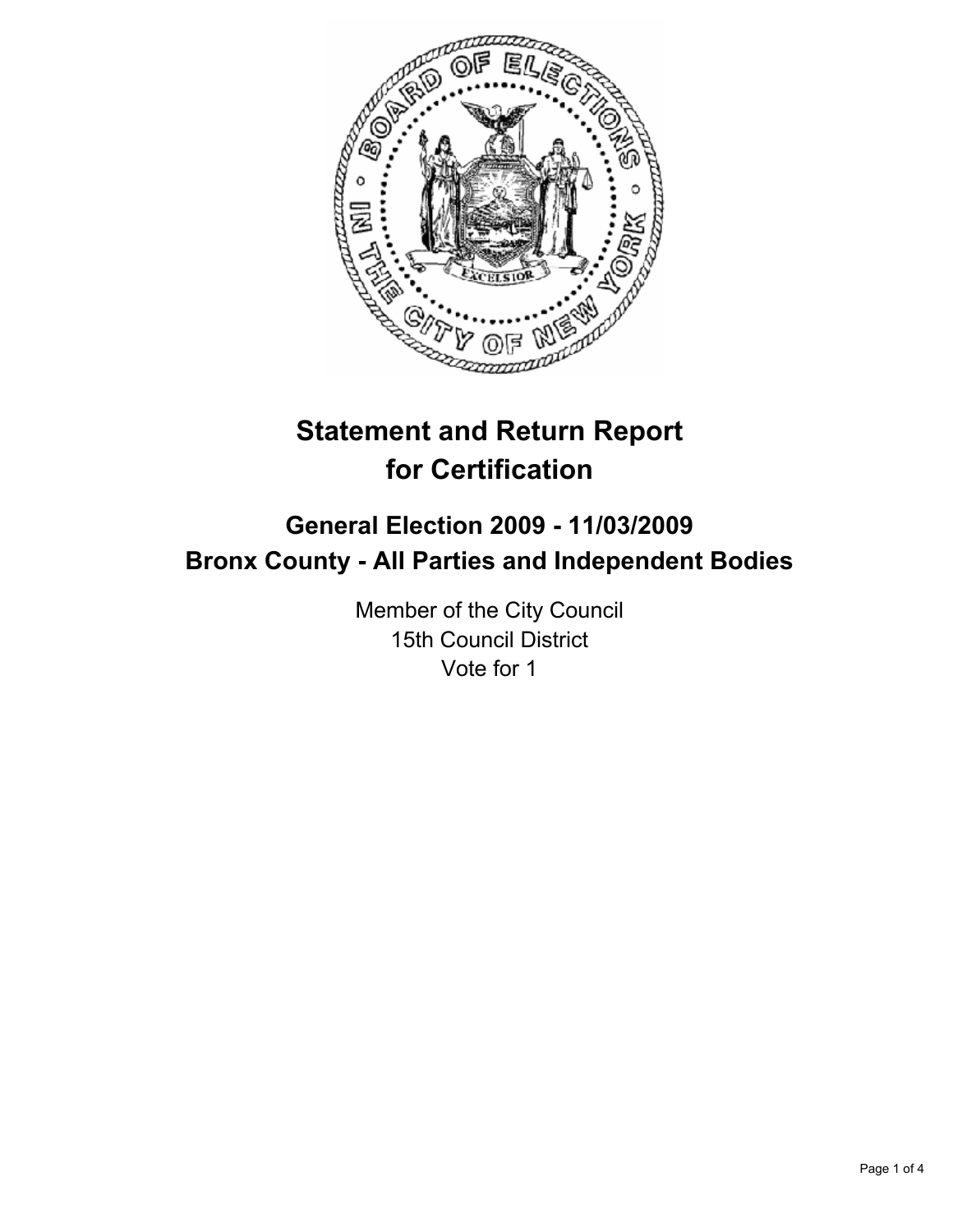

## **Assembly District 76**

| PUBLIC COUNTER                 | 2,136 |
|--------------------------------|-------|
| EMERGENCY                      | 20    |
| ABSENTEE/MILITARY              | 22    |
| AFFIDAVIT                      | 61    |
| Total Ballots                  | 2,239 |
| JOEL RIVERA (DEMOCRATIC)       | 1,351 |
| STEVEN M STERN (CONSERVATIVE)  | 35    |
| JOEL RIVERA (WORKING FAMILIES) | 40    |
| Total Votes                    | 1,426 |
| Unrecorded                     | 813   |

## **Assembly District 78**

| PUBLIC COUNTER                 | 3,723 |
|--------------------------------|-------|
| <b>EMERGENCY</b>               | 2     |
| ABSENTEE/MILITARY              | 58    |
| AFFIDAVIT                      | 65    |
| <b>Total Ballots</b>           | 3,848 |
| JOEL RIVERA (DEMOCRATIC)       | 2,277 |
| STEVEN M STERN (CONSERVATIVE)  | 105   |
| JOEL RIVERA (WORKING FAMILIES) | 94    |
| <b>Total Votes</b>             | 2,476 |
| Unrecorded                     | 1.372 |

#### **Assembly District 79**

| <b>PUBLIC COUNTER</b>          | 4,292 |
|--------------------------------|-------|
| <b>EMERGENCY</b>               | 6     |
| ABSENTEE/MILITARY              | 46    |
| <b>AFFIDAVIT</b>               | 85    |
| <b>Total Ballots</b>           | 4,429 |
| JOEL RIVERA (DEMOCRATIC)       | 2,738 |
| STEVEN M STERN (CONSERVATIVE)  | 61    |
| JOEL RIVERA (WORKING FAMILIES) | 91    |
| <b>Total Votes</b>             | 2,890 |
| Unrecorded                     | 1,539 |

#### **Assembly District 80**

| PUBLIC COUNTER                 | 615 |
|--------------------------------|-----|
| <b>EMERGENCY</b>               | 15  |
| ABSENTEE/MILITARY              | 17  |
| AFFIDAVIT                      | 14  |
| <b>Total Ballots</b>           | 661 |
| JOEL RIVERA (DEMOCRATIC)       | 360 |
| STEVEN M STERN (CONSERVATIVE)  | 40  |
| JOEL RIVERA (WORKING FAMILIES) | 20  |
| <b>Total Votes</b>             | 420 |
| Unrecorded                     | 241 |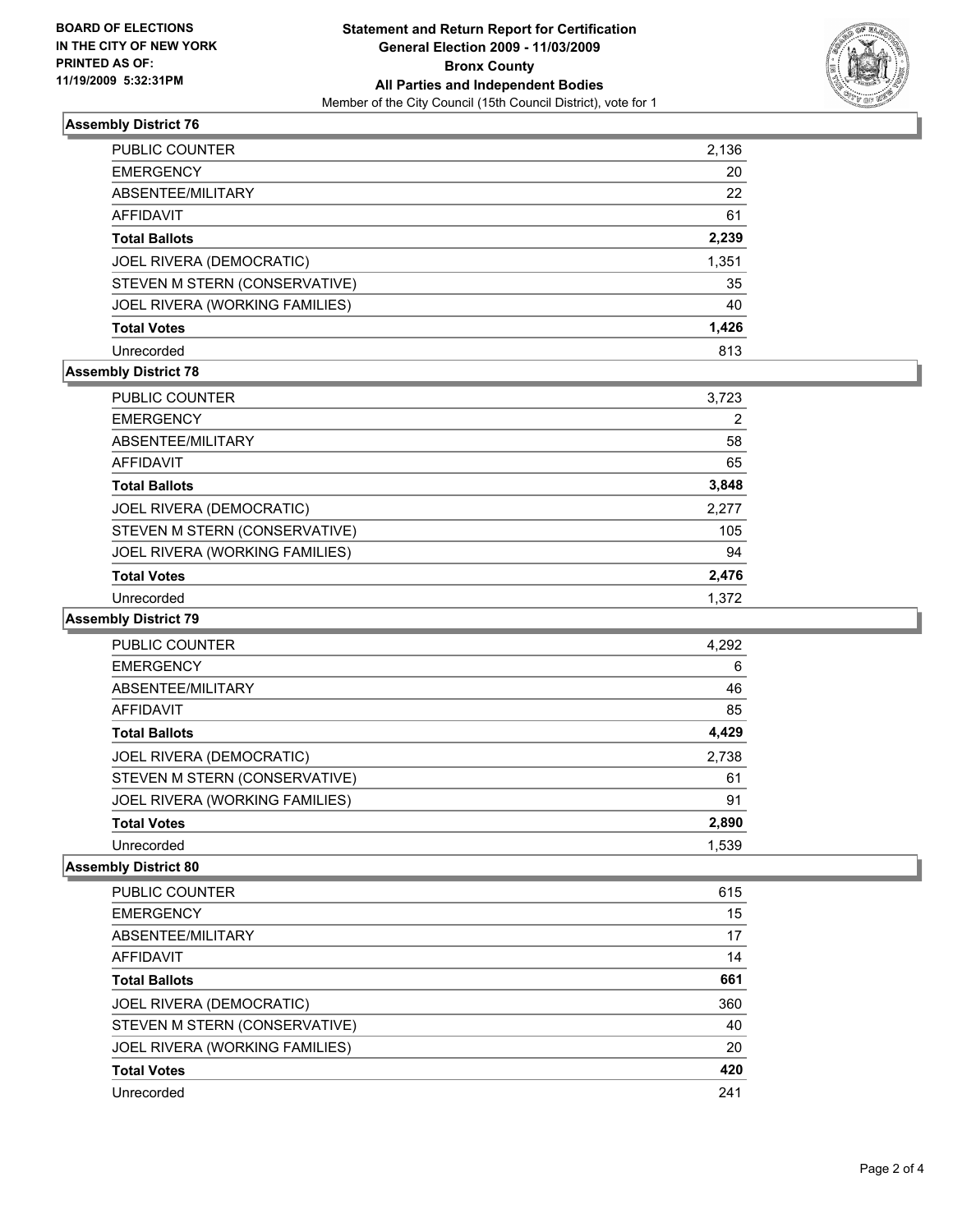

## **Assembly District 86**

| <b>PUBLIC COUNTER</b>          | 1,517 |
|--------------------------------|-------|
| <b>EMERGENCY</b>               | 16    |
| ABSENTEE/MILITARY              | 16    |
| AFFIDAVIT                      | 38    |
| <b>Total Ballots</b>           | 1,587 |
| JOEL RIVERA (DEMOCRATIC)       | 978   |
| STEVEN M STERN (CONSERVATIVE)  | 26    |
| JOEL RIVERA (WORKING FAMILIES) | 27    |
| <b>Total Votes</b>             | 1,031 |
| Unrecorded                     | 556   |